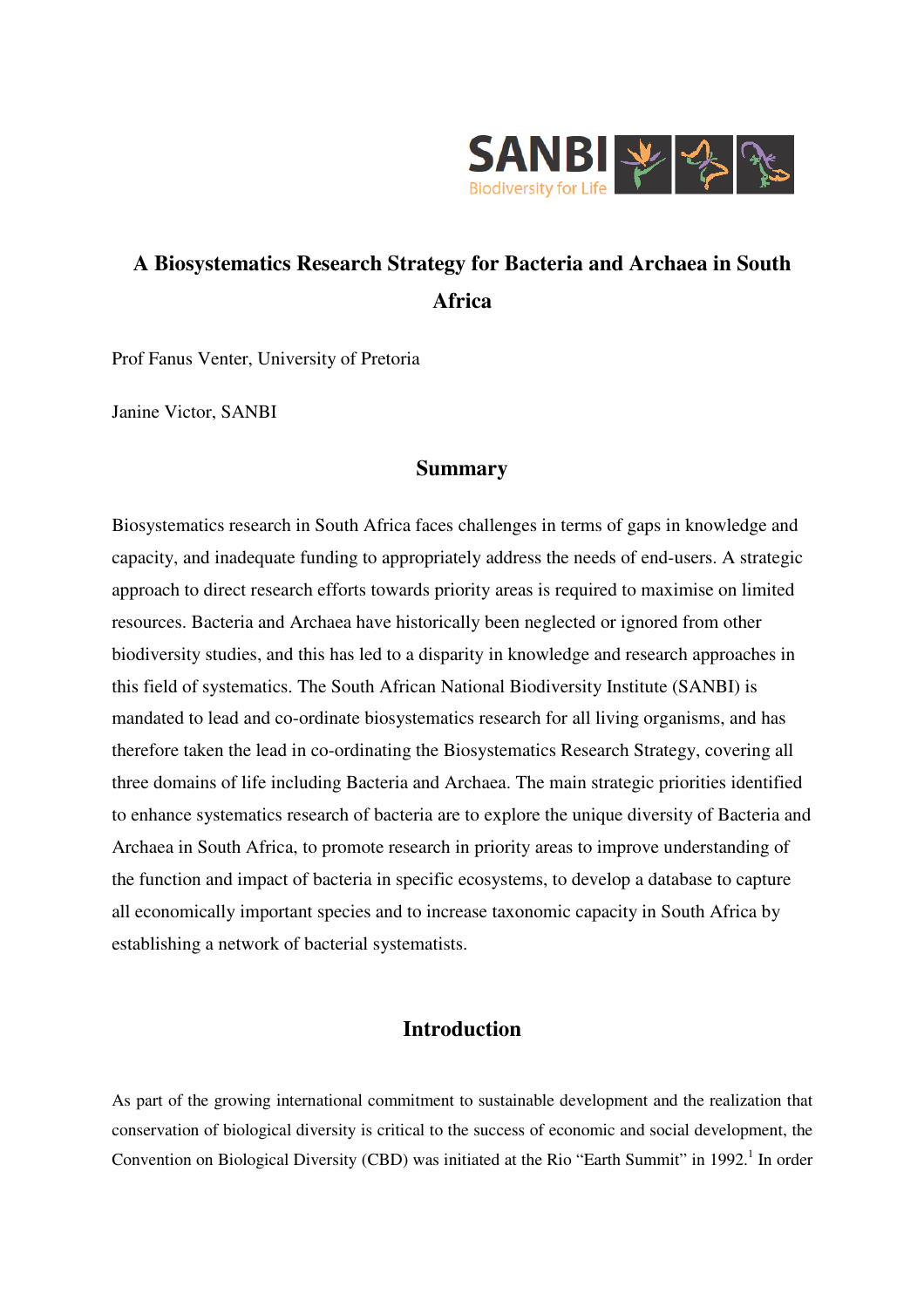to further raise worldwide awareness of the importance of biodiversity the United Nations declared 2010 the International year of Biodiversity. This was followed by a decision that 2011–2020 will be the Decade of Biodiversity. During this period the focus is on the implementation of the Strategic Plan for Biodiversity to achieve the Aichi Biodiversity targets.<sup>2</sup> These initiatives have a strong focus on the protection of biodiversity and ensuring that such efforts will benefit all people.

The existence of the "taxonomic impediment"<sup>3</sup> has, however, been identified by the CBD as one of the major challenges for the achievement of the Strategic Plan and Aichi Biodiversity targets. It is clearly evident that biodiversity cannot be conserved and managed sustainably without a detailed understanding of extant diversity and its role and interactions within specific ecosystems. In order to address this problem, the Global Taxonomic Initiative (GTI) was established by the CBD.<sup>4</sup> The main focus of this initiative is to encourage governments to assist in addressing issues such as inadequate taxonomic information and limited expertise. The Capacity-Building Strategy for the GTI iterates that by 2015, parties should produce taxonomic tools that will enable users to identify and analyse, amongst other things, "socio-economically important species, including microbial diversity". One of the outputs for this action is suggested to be species inventories.

In response to the dearth of expertise in biosystematics various countries have initiated funding programmes to support taxonomy. These include the "Partnerships for Enhancing Expertise in Taxonomy" of the National Science Foundation in the USA<sup>5</sup> and the "South African Biosystematics Initiative" supported by the National Research Foundation in South Africa.<sup>6</sup> There have also been regional efforts such as the GTI Africa Workshop<sup>7</sup> to address this issue. The focus of these and previous initiatives has, however, mainly been on eukaryotic organisms with no or little attention to the domains of Bacteria and Archaea. $^8$  This has been a major criticism<sup>9</sup> as these domains represent the "unseen majority" of life on Earth.<sup>10-11</sup>

In South Africa, the South African National Biodiversity Institute (SANBI) has been tasked by the National Environmental Management: Biodiversity Act (NEMBA) No. 10 of 2004 to address to "promote and co-ordinate taxonomy in South Africa". In response SANBI has initiated a national Biosystematics Research Strategy to provide coordinated guidance to all institutions involved in biosystematics research. The advantage of having a coordinated strategy is that it will focus the research towards addressing the critical needs of end-users, thereby improving the relevance and impact of research products that are delivered. In addition the strategy could be used to motivate for funding when opportunities arise.

Bacteria and Archaea are referred to obliquely in NEMBA, in that SANBI "may establish, maintain, protect and preserve collections of animals and microorganisms in appropriate enclosures." This is in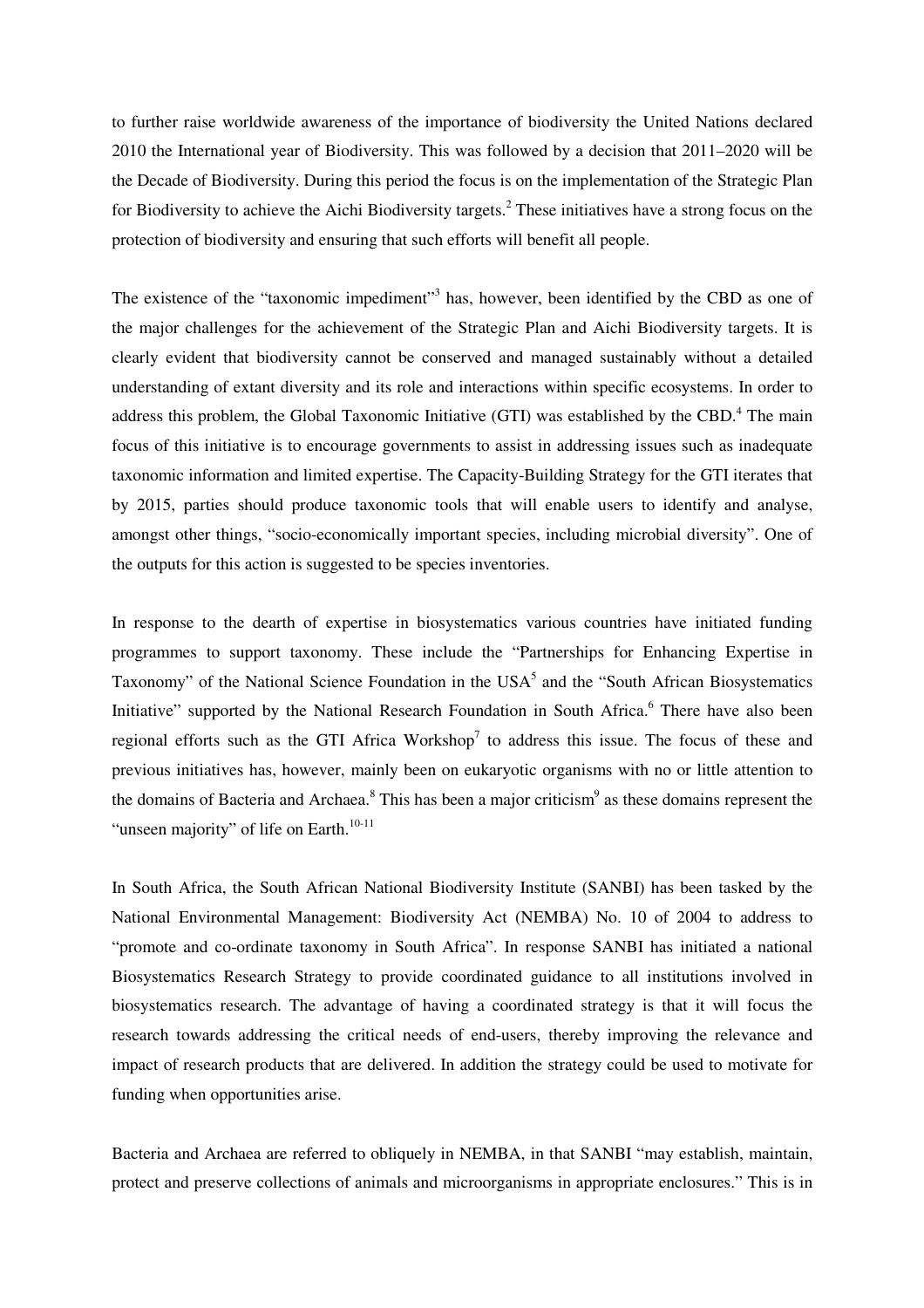no way a unique situation and only indirect references to bacteria can be found in the biodiversity strategies of other countries. A decision was taken that the overall South African strategy will focus on specific groups of organisms and that a specific strategy focusing on the Domains Bacteria and Archaea will form part of the broader research strategy which will also deal with plants, algae, animals and fungi.

### **Biosystematics Research Strategy for Bacteria and Archaea**

#### **Diversity and relevance of Bacteria and Archaea**

Grouped together, the Bacteria and Archaea (hereafter generally only referred to as bacteria) are the most abundant organisms on Earth, forming the largest component of the earth's biomass and genetic diversity. Bacteria play a crucial role in ecosystems, such as in nutrient cycling, primary production oxygenic photosynthesis, soil health and biodegradation. Bacteria play an essential role in animals (including humans) for digestion of food, protection against pathogens, vitamin production and disease resistance. In plants, bacteria contribute to growth promotion, nitrogen fixation bioactive compounds and biocontrol. They are also widely used in industry for food preservation and during the production of therapeutic proteins.<sup>12</sup>

Only a small fraction of bacteria are pathogenic to humans, plants or animals. Of the more than 1 900 described bacterial genera<sup>13</sup> only about 80 are known to contain human pathogenic species.<sup>14</sup> Despite the limited number of pathogenic bacterial species, they have significant economic impacts and the bulk of the available research funding is directed towards studying the systematics and epidemiology of these pathogens. Studies focusing on other environments where most of the world' bacterial diversity resides remain underfunded.

Currently there are about 12 900 formally describe species in these two domains<sup>13</sup>, but it is estimated that the diversity is much larger. After the initial introduction of culture independent studies a review of the existing data estimated that more than 99% of the bacteria observed in nature may not be culturable using standard techniques.<sup>15</sup> While studies attempting to estimate the diversity based on modelling taxa abundance distributions remain inconclusive<sup>16</sup>, it is widely accepted that the true species diversity of bacteria is between 1 and 10 million.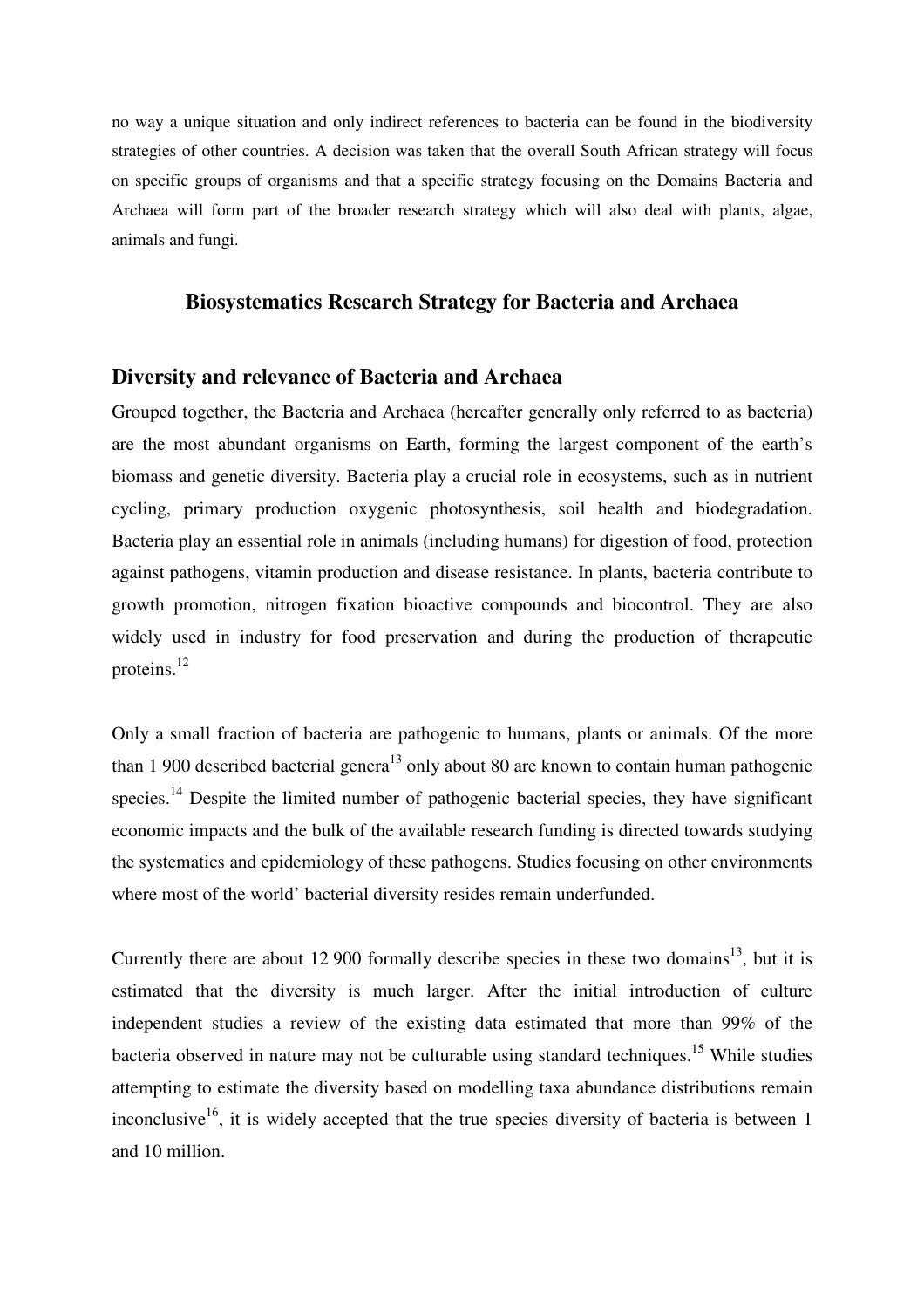One of the reasons why bacteria have often been overlooked in biodiversity programmes with a strong conservation focus is the flawed perception that all bacteria are omnipresent, highly redundant and unlikely to be at risk to become extinct.<sup>17</sup> This perception is strongly driven by Baas Becking's paradigm "everything is everywhere but the environment selects".<sup>18</sup> Modern molecular techniques have enabled the accurate documenting of microbial diversity. Studies of the distribution of free-living bacteria have shown that bacteria may exhibit patterns of diversity that are qualitatively similar to those observed for plants and animals<sup>19</sup>, but such studies are hindered by the difficulty of defining a bacterial species.<sup>20-21</sup> The prevailing hypothesis is that some bacterial species are cosmopolitan while other species or groups are restricted to specific environments.<sup>22</sup> Based on these clear signs of regional endemism for some groups of bacteria it is therefore important that they should be included in conservation strategies.<sup>9</sup>

### **Key aspects covered by strategy**

The proposed strategy for Bacteria and Archaea aims to assess the existing capacity and resources in South Africa, propose infrastructure to collate taxonomic and associated information, identify gaps and priority areas for research, and to propose a means to achieve this. Several strategic objectives have been identified that will need to be implemented to achieve this aim. These objectives focus on issues such as the advancement of research to assess the unique South African bacterial diversity and the role of bacteria in ecosystem functioning as well as creation of central databases and information resources for the benefit of various stakeholders. The strategy also addresses the need to increase taxonomic capacity and promote the interaction between researchers interested in bacterial systematics and diversity.

## **Strategic objective 1: To document new species of bacteria that may represent a unique genetic resource for the country.**

As the national strategy has a strong focus on the unique biodiversity of South Africa, three niches / environments known to potentially harbour "endemic" bacteria will form the initial focus. These niches were selected based on the potential benefit these endemic bacteria could have to society. An important niche selected was indigenous plants harbouring beneficial bacteria such as the nitrogen fixing *Burkholderia* species associated with legumes in the Cape Floristic Region.<sup>23</sup> These bacteria have great potential as robust inoculants in acidic soils and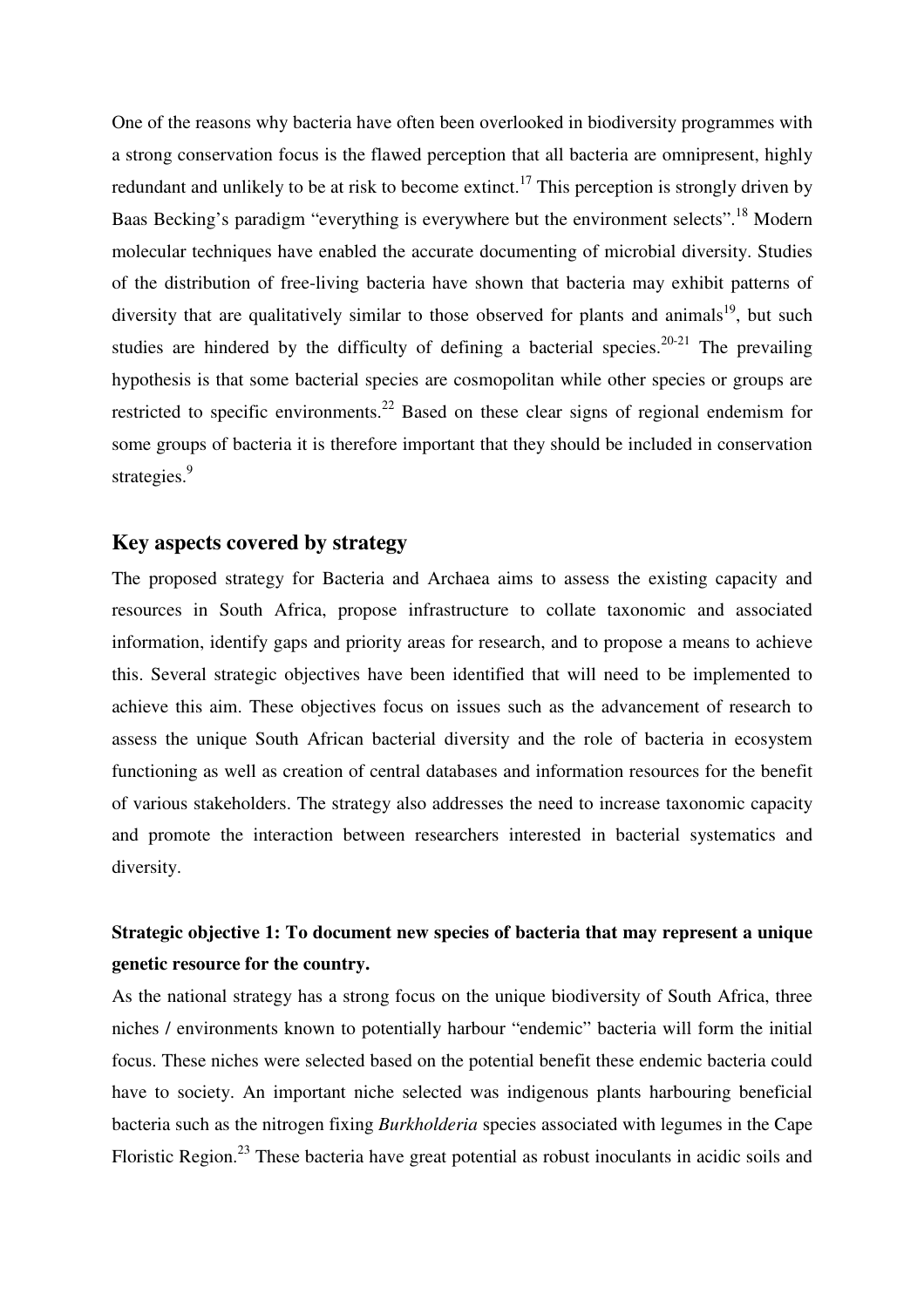would be able to outperform the current commercial inoculants as they would be able to cope better with the increasing temperatures as a result of climate change. Another focus has been indigenous invertebrates harbouring symbiotic bacteria. Many of the symbiotic actinomycetes associated with invertebrates such as termites and mites have been shown to produce unique antibiotics that could be used to treat both bacterial and fungal infection.<sup>24</sup> Other unique ecosystems could include hot springs, deserts, deep mines and traditional fermented foods. Several unique enzymes and metabolites are excellent examples of the commercial and scientific benefit that could be obtained from the unique bacteria present in these environments.

**Strategic objective 2:** To provide checklists and maintain databases or links to information on bacteria of economic importance for South Africa.

Human, animal and plant diseases have a large impact on the economy in South Africa and the primary focus of the programme will be to create checklists of pathogenic bacteria previously reported for South Africa. These databases could be hosted on the SANBI website where it will be available for use by the various users including government departments such as Department of Health and Department of Agriculture, Fisheries and Forestry for dealing with import permits and quarantine measures. It will also be of benefit to plant pathologists, pathologists, veterinarians and farmers.

A book capturing this information for bacterial plant diseases in South Africa<sup>25</sup> already exists and can easily be converted to a searchable and regularly updated database. The focus will, however, not only be on pathogenic bacteria.

Various researchers in SA work on bacteria that produce novel secondary metabolites and/or enzymes. It would be of benefit to these researchers as well as the industries involved to have a database of South African strains able to produce beneficial compounds such as secondary metabolites, unique enzymes, pigments, antioxidants and biosurfactants.

# **Strategic objective 3: To create a database of relevant information and links to information that could guide identification.**

Many microbiologists without an interest in bacterial systematics need to identify bacteria on a regular basis. To assist these end-users of the taxonomic data, a data base will be created that will provide standard operating procedures, links to important databases (e.g Ribosomal Database Project<sup>26</sup>, All-Species Living Tree project<sup>27</sup>, List of bacteria with standing in nomenclature<sup>13</sup>) as well as a list of the latest references works that can be consulted e.g.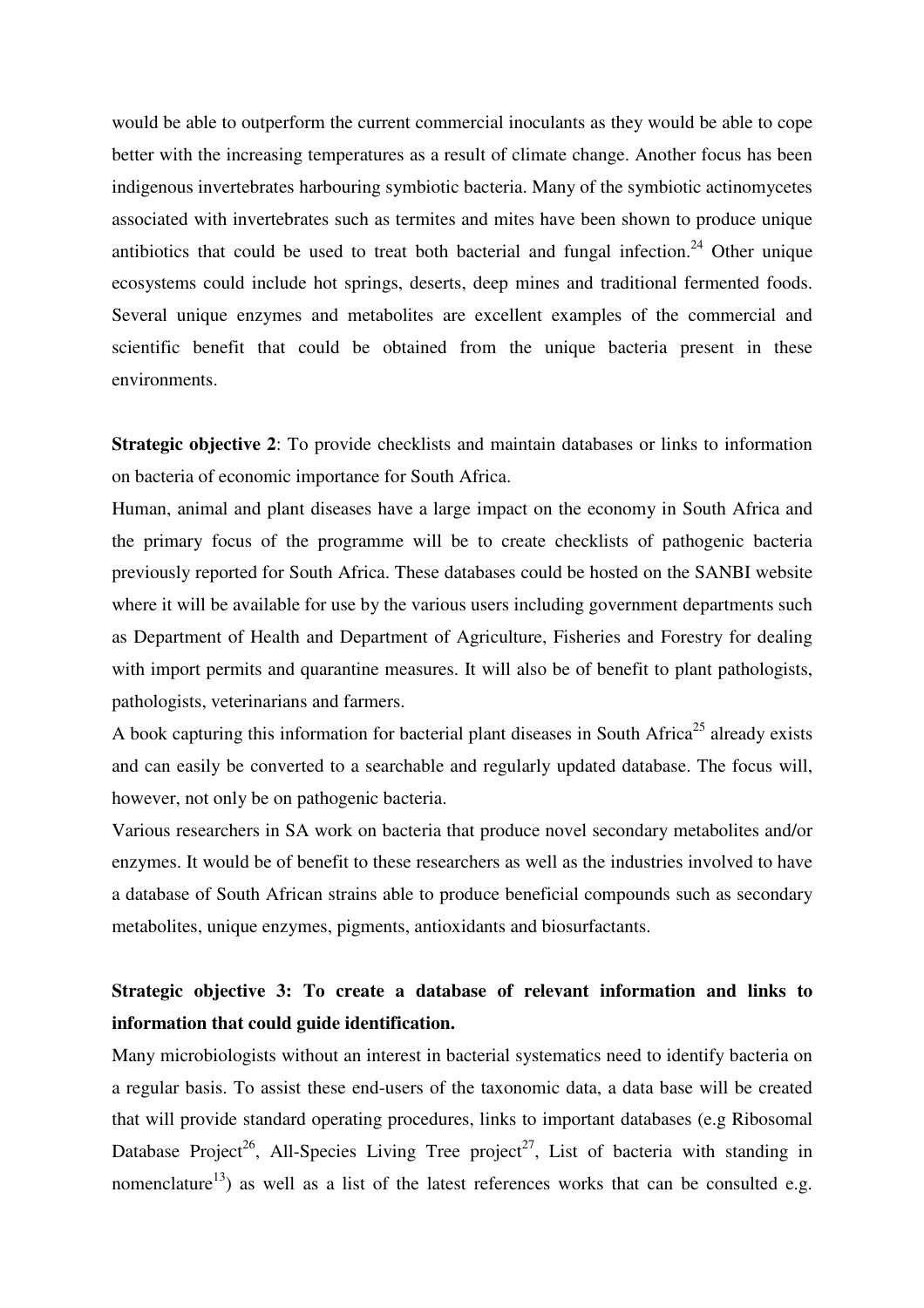Bergey's Manual.<sup>28</sup> It is also envisaged that the database will also provide information on where bacterial cultures originating from South Africa can be obtained from recognised national and international culture collections.

# **Strategic objective 4: To promote research investigating the impact of bacteria on biodiversity, conservation and the functioning of ecosystems.**

The primary aim of this objective will be ensure that studies dealing with biodiversity and ecosystems health all include a bacterial component. This will be achieved by participating in and initiating joint research projects addressing issues such as the role of bacteria in the radiation of plant diversity or the impact of bacterial on ecosystem services and diversity.

# **Strategic objective 5: To establish the South African Bacterial Systematics Network: a network of researchers interested in bacterial systematics and diversity.**

The proposed strategy will not succeed unless the research community takes responsibility for the promotion and implementation of this strategy. The proposed network will provide a forum for interaction, discussion and exchange of information. It can also assist with the coordination of effort to secure funding for research and the development of capacity. This forum should ideally be linked to the existing societies such as the South African Society for Microbiology and the Southern African Society for Systematic Biology.

#### **Implementation challenges and future prospects**

Implementation of all the Biosystematics Research strategies is in the first instance dependent on the willingness of the taxonomic community to endorse it. In the case of the strategy for Bacteria and Archaea this is even more of a challenge as the current expertise exists primarily at South African universities and work is mainly done within isolated research groups. SANBI, with its strong focus on plant taxonomy, has currently no direct influence on bacterial systematics research. It will be important for SANBI to initiate the establishment of a network of South African bacterial taxonomists which will have to take responsibility for the promotion and implementation of this strategy. Only through such a network and the funding of collaborative research projects will the institute be able to deliver on its mandate to promote and coordinate the taxonomy this group of organisms.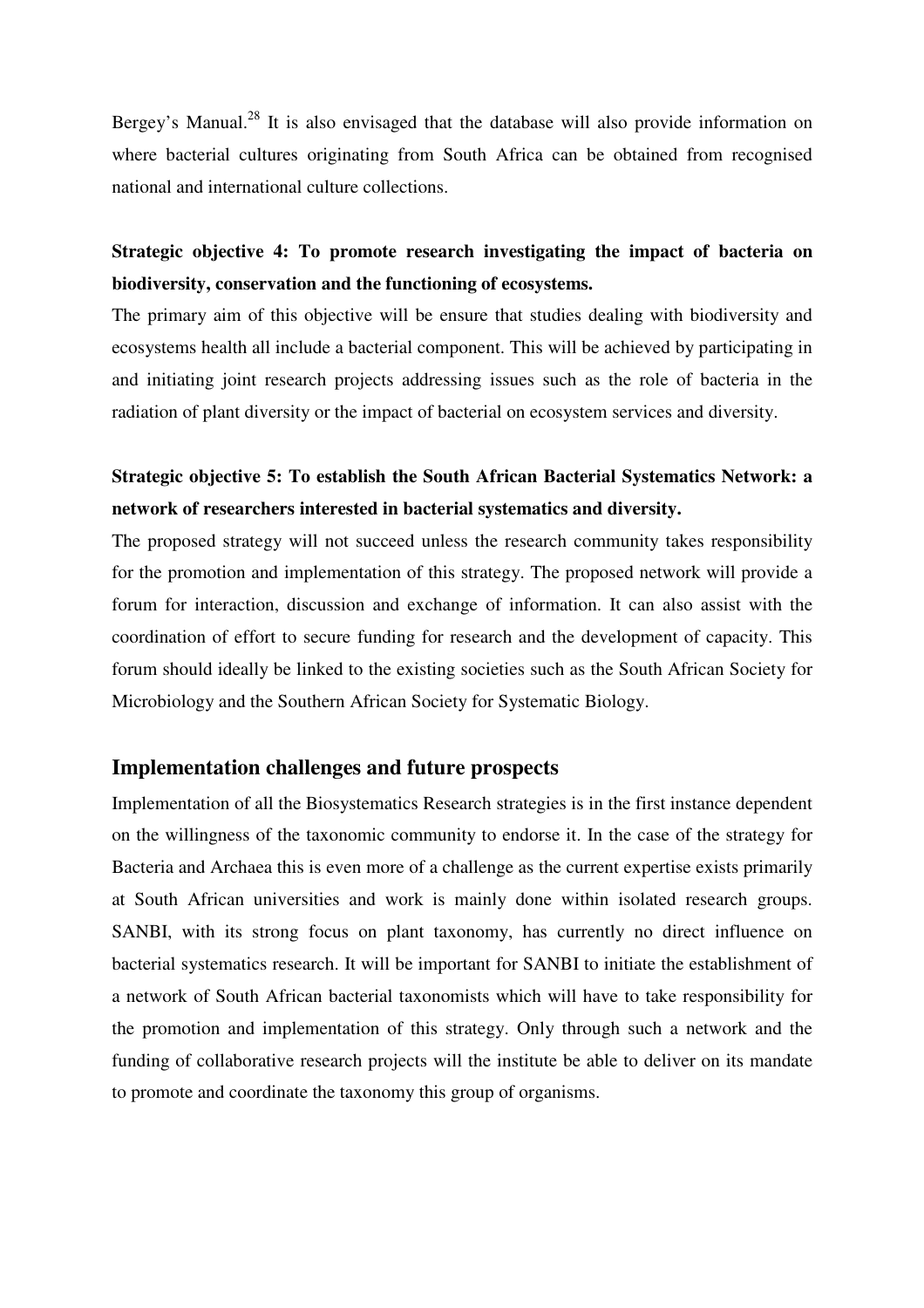Implementation of the strategy could also be limited as there are currently only a small number of active South African bacteriologists ( $\leq$  15 academics at 7 universities) that have recently published studies on the taxonomy or diversity of bacteria. Bacterial systematics is not the sole focus area of any of these academics and several of them are already above 50 years of age. It is therefore important that as part of the implementation strategy funding should secured for capacity development and student bursaries in line with the Capacity Building strategy for the GTI.

As this strategy does not form part of the current research focus of SANBI, external funding will have to be secured for its implementation. The Department of Science and Technology should be approached as they have the primary responsibility for research funding. Another possible source of funding could be the Department of Agriculture, Forestry and Fisheries involved in biocontrol efforts or the Department of Environmental Affairs as they have to ensure that South Africa complies with the requirements of the CBD and GTI.

From a national perspective it is important that a biosystematics research strategy for bacteria should be integrated and aligned with the other national strategies as there is no current governmental capacity or legal framework to deal with this group separately. One of the consequences of this decision was that the main research component of the strategy concentrated on bacteria unique to South Africa and which could be of benefit to society. It is, however, envisaged that once society experience the benefits of biosystematics research, more exploratory research could also be funded with public money.

#### **Conclusions and recommendations**

Isolation of the disciplines of microbiology from plant and animal studies has resulted in different approaches in systematics studies, and to a neglect in this aspect of the discipline. We have attempted to bridge the gap between microbial studies and the rest of biodiversity by including the Bacteria and Archaea domains in the Biosystematics Research Strategy. It is hoped that this strategy may stimulate funding interest to be directed towards addressing priority areas in future, so that a cohesive approach can be achieved to maximise useful and practical outputs from limited resources.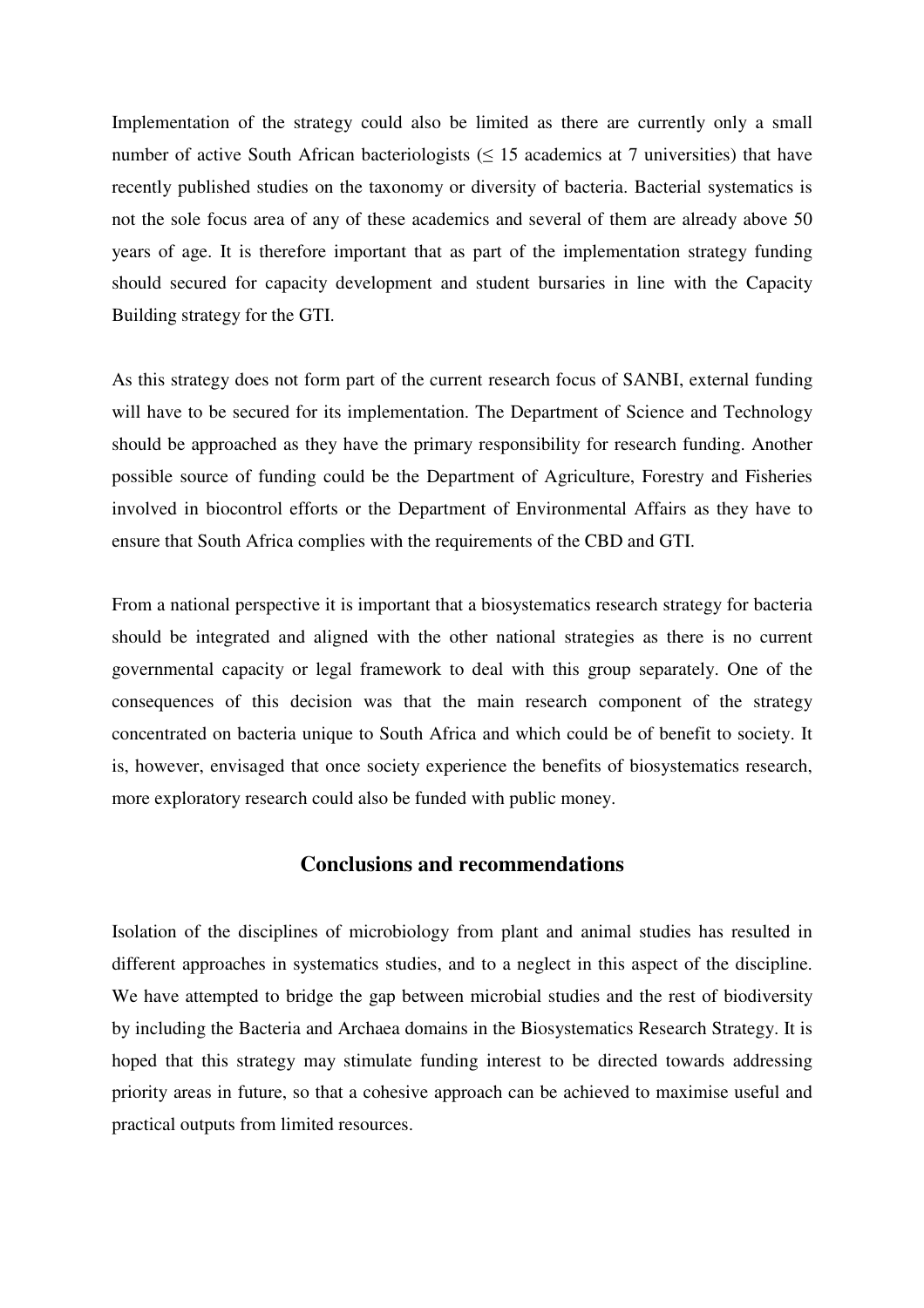#### **References**

- 1. Convention on Biological Diversity. History of the convention. Available from: http://www.cbd.int/history/
- 2. Convention on Biological Diversity. Aichi Biodiversity targets. Available from: http://www.cbd.int/sp/targets/
- 3. Hoagland KE. The taxonomic impediment and the Convention of Biodiversity. Association of Systematics Collections Newsletter 1996; 24: 61–67
- 4. Convention on Biological Diversity. Global Taxonomy Initiative. Available from: http://www.cbd.int/gti/
- 5. Rodman JE, Cody JH. The taxonomic impediment overcome: NSFs Partnership for Enhancing Expertise in Taxonomy (PEET) as a model. Syst. Biol. 2003; 52: 428–425
- 6. National Research Foundation. South African Biosystematics initiative (SABI). Available from: http://www.nrf.ac.za/projects.php?pid=41
- 7. Klopper RR, Smith GF, Chikuni AC. The Global Taxonony Initiative in Africa. Taxon 2002; 51: 159–165.
- 8. Woese CR, Kandler O, Wheelis ML. Towards a natural system of organisms: Proposal for the domains Archaea, Bacteria and Eucarya. Proc. Natl. Acad. Sci. USA 1990; 87: 4576–4579.
- 9. Griffith GW. 2012. Do we need a global strategy for microbial conservation? Trends Ecol. Evol. 2012; 27: 1–2
- 10. Hugenholtz P, Goebel BM, Pace NR. Impact of culture-independent studies on the emerging phylogenetic view of bacterial diversity. J. Bacteriol. 1998; 180: 4765–4774
- 11. Handelsman J. Metagenomics: application of genomics to uncultured microorganisms. Microbiol. Mol. Biol. Rev. 2004; 68: 669–685
- 12. Schlegel HG, Jannasch HW. Prokaryotes and their habitats. In: Dworkin M, Falkow S, Rosenberg E, Schleifer K-H, Stackbrandt E, editors. The Prokaryotes, a handbook on the biology of bacteria, Volume 1. 3rd ed. New York: Springer Verlag; 2006. p 137-184.
- 13. Euzeby JP. List of bacteria with standing in nomenclature. Available from: http://www.bacterio.cict.fr/number.html 2013.
- 14. Versalovic J. Manual of clinical microbiology.  $10^{th}$  edition. Washington D.C.: ASM Press. 2011.